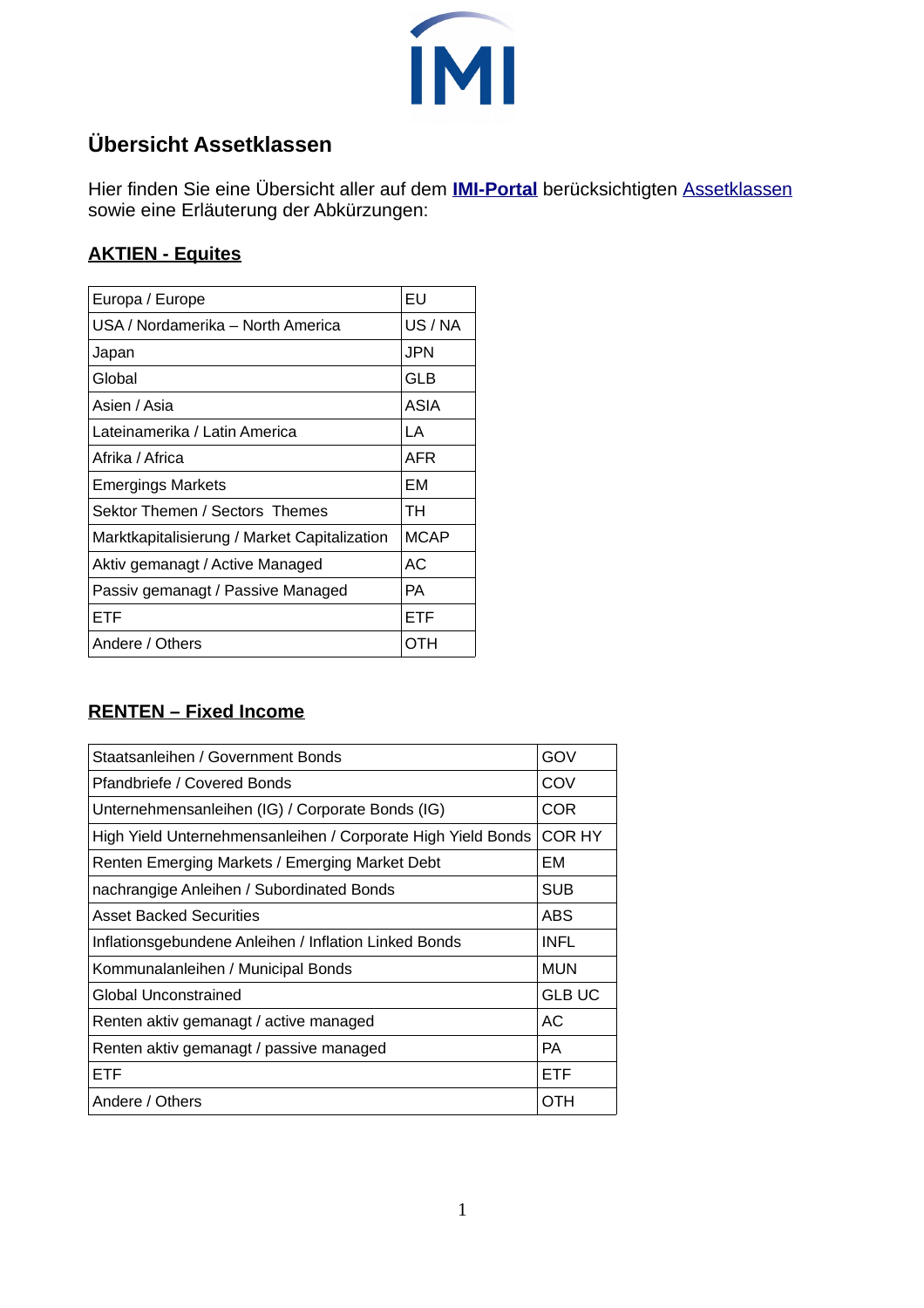## **IMI**

#### **GELDMARKT – Money Market**

| <b>EURO</b>                            | <b>EUR</b> |
|----------------------------------------|------------|
| <b>US Dollar</b>                       | <b>UDS</b> |
| <b>Britisch Pfunds / British Pound</b> | GBP        |
| Schweizer Franken / Swiss Franc        | CHF        |
| Japanischer Yen / Japanese Yen         | JPY.       |
| Andere / Others                        | OTH        |

#### **WANDELANLEIHEN – Convertible Bonds**

| Europa / Europe         | EU         |
|-------------------------|------------|
| USA                     | US         |
| <b>Emerging Markets</b> | <b>EM</b>  |
| Global                  | <b>GLB</b> |
| Andere / Others         | OTH        |

#### **Multi Asset**

| Mit Wertsicherung / with capital protection     | CapPro    |
|-------------------------------------------------|-----------|
| Ohne Wertsicherung / without capital protection | no CapPro |
| Inklusive Alternatives / alternatives included  | incAlt    |
| Exklusive Alternatives / alternatives excluded  | exAlt     |
| Benchmark orientiert / benchmark oriented       | BM        |
| Absolut Return / Absolut Return                 | AR        |
| Andere / Others                                 | ОТН       |
|                                                 |           |

#### **Immobilien – Real Estate**

| Wohnen / Residential                              | <b>RES</b>     |
|---------------------------------------------------|----------------|
| Büro / Office                                     | OFF            |
| Einzelhandel / Retail                             | <b>RET</b>     |
| Industrie und Logistik / Industrial and Logistics | <b>INF/LOG</b> |
| Hotel                                             | HOT            |
| Gesundheit / Healthcare                           | <b>HEA</b>     |
| Gemischt / MIXED                                  | <b>MIX</b>     |
| <b>REITS</b>                                      | <b>REITS</b>   |
| Andere / Others                                   |                |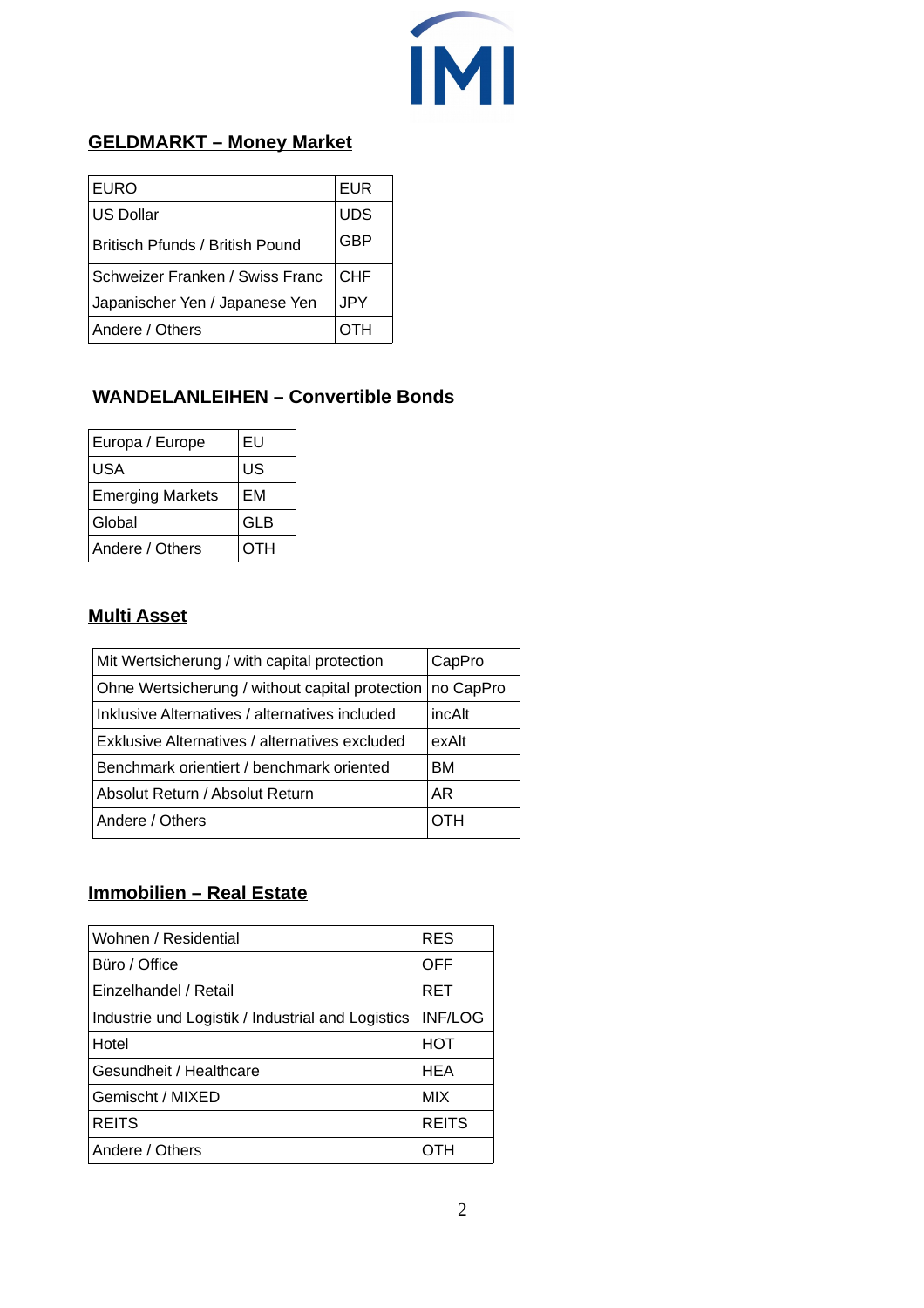

#### **Infrastrukture - Infrastructure**

| Transport und Verkehr / Transportation and Traffice   TRAN |              |
|------------------------------------------------------------|--------------|
| Energie / Energy                                           | FΝ           |
| Kommunikation / Communication                              | <b>COMMU</b> |
| Versorgung / Supply                                        | <b>SUP</b>   |
| Soziale Infrastruktur / Social Infrastructure              | <b>SOC</b>   |
| gelistete Infrastruktur-Assets / Listed Infrastruktur      | <b>LIST</b>  |
| Andere / Others                                            | отн          |

#### **Loans / Private Debt**

| Senior Loans                   | <b>SL</b>    |
|--------------------------------|--------------|
| Leveraged Loans                | LL           |
| Secured                        | <b>SEC</b>   |
| Unsecured                      | <b>UNSEC</b> |
| <b>Commercial Real Estate</b>  | CRE          |
| <b>Residential Real Estate</b> | RRF          |
| Infrastructure                 | INF          |
| Corporate Loans                | СL           |
| Direct Lending                 | DL           |
| Andere / Others                |              |

#### **Private Equity**

| Venture Capital              | VC            |
|------------------------------|---------------|
| Mezzanine                    | <b>MEZ</b>    |
| <b>Buyout</b>                | BΟ            |
| <b>Special Situations</b>    | <b>SPEC</b>   |
| <b>Listed Private Equity</b> | <b>LISTED</b> |
| Andere / Others              | отн           |

#### **Rohstoffe - Commodities**

| <b>Global Active</b>                           | GIbAc        |
|------------------------------------------------|--------------|
| <b>Global Passive</b>                          | <b>GIbPA</b> |
| Edelmetalle / Precious Metals                  | PreMe        |
| Industriemetalle / Industrial Metals           | IndMe        |
| Ohne Agrarrohstoffe / Without Soft Commodities | noSoft       |
| <b>FTF</b>                                     | <b>FTF</b>   |
| Andere / Others                                |              |